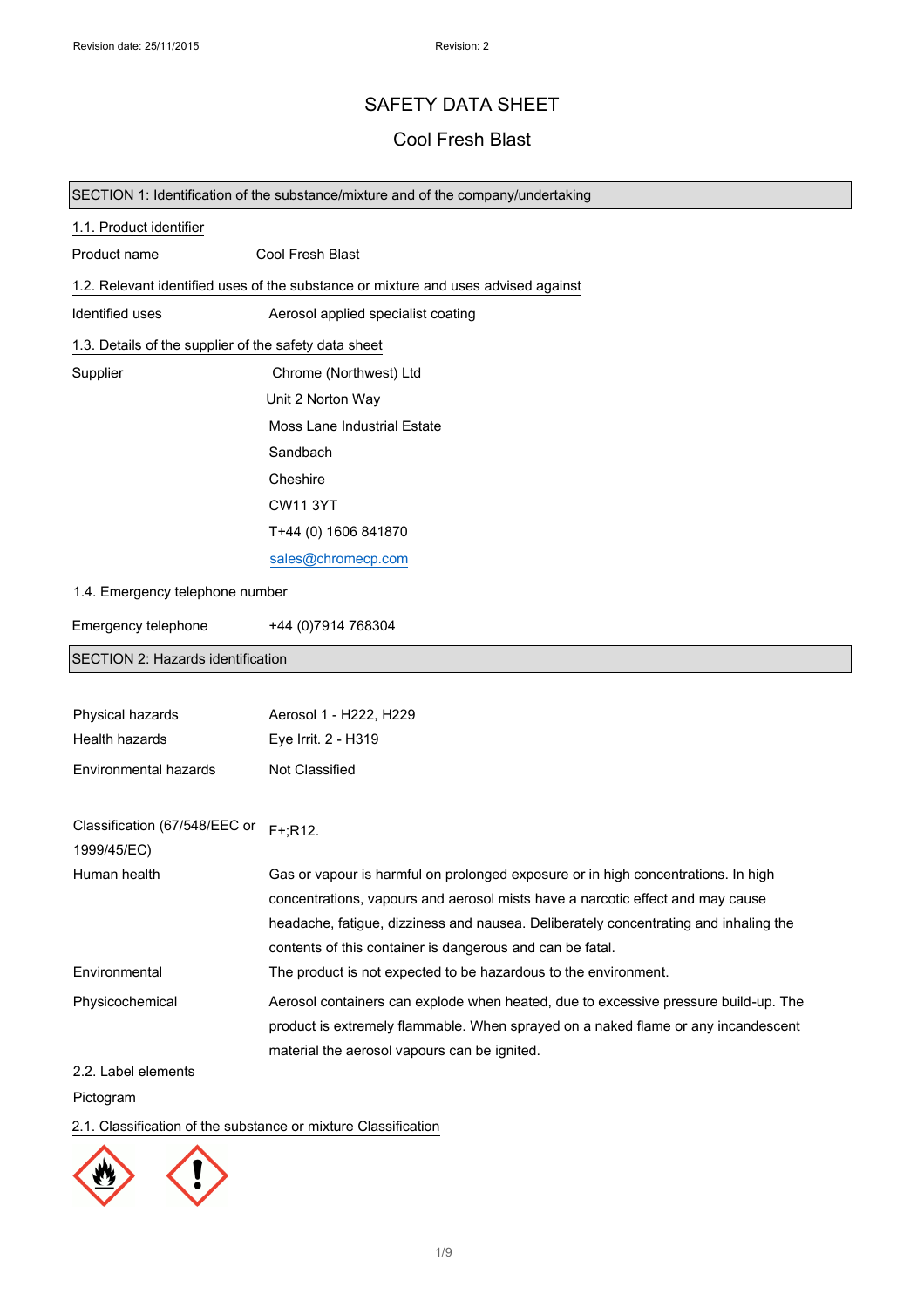| Signal word              | Danger                                                                                                 |
|--------------------------|--------------------------------------------------------------------------------------------------------|
| <b>Hazard statements</b> | H222 Extremely flammable aerosol.                                                                      |
|                          | H229 Pressurised container: may burst if heated                                                        |
|                          | H319 Causes serious eye irritation.                                                                    |
| Precautionary statements | P210 Keep away from heat, hot surfaces, sparks, open flames and other ignition sources.<br>No smoking. |
|                          | P211 Do not spray on an open flame or other ignition source.                                           |
|                          | P251 Do not pierce or burn, even after use.                                                            |
|                          | P410+P412 Protect from sunlight. Do not expose to temperatures exceeding 50°C/122°F.                   |
|                          | P102 Keep out of reach of children.                                                                    |
|                          | P501 Dispose of contents/container in accordance with local regulations.                               |
|                          | P260 Do not breathe vapour/spray.                                                                      |
|                          | P271 Use only outdoors or in a well-ventilated area.                                                   |

#### 2.3. Other hazards

This product does not contain any substances classified as PBT or vPvB.

SECTION 3: Composition/information on ingredients

#### 3.2. Mixtures

 $\mathsf I$ 

| PETROLEUM GASES, LIQUEFIED; PETROLEUM GAS                                          |                      |                  | 60-100%                                                                               |            |
|------------------------------------------------------------------------------------|----------------------|------------------|---------------------------------------------------------------------------------------|------------|
| CAS number: 68476-85-7                                                             | FC number: 270-704-2 |                  |                                                                                       |            |
| Classification<br>Flam. Gas 1 - H220<br>Press. Gas, Liquefied - H280               |                      |                  | Classification (67/548/EEC or 1999/45/EC)<br>F+;R12 Carc. Cat. 1;R45 Muta. Cat. 2;R46 |            |
| PROPAN-2-OL<br>CAS number: 67-63-0                                                 | EC number: 200-661-7 |                  | REACH registration number:                                                            | $10 - 30%$ |
|                                                                                    |                      |                  | 012119457558-25                                                                       |            |
| Classification<br>Flam. Liq. 2 - H225<br>Eye Irrit. 2 - H319<br>STOT SE 3 - H336   |                      | F;R11 Xi;R36 R67 | Classification (67/548/EEC or 1999/45/EC)                                             |            |
| The Full Text for all R-Phrases and Hazard Statements are Displayed in Section 16. |                      |                  |                                                                                       |            |

# SECTION 4: First aid measures

# 4.1. Description of first aid measures General information Move affected person to fresh air at once. Inhalation If spray/mist has been inhaled, proceed as follows. Move affected person to fresh air and keep warm and at rest in a position comfortable for breathing. If breathing stops, provide artificial respiration. Keep affected person warm and at rest. Get medical attention immediately. Ingestion Rinse mouth thoroughly with water. Do not induce vomiting. Get medical attention.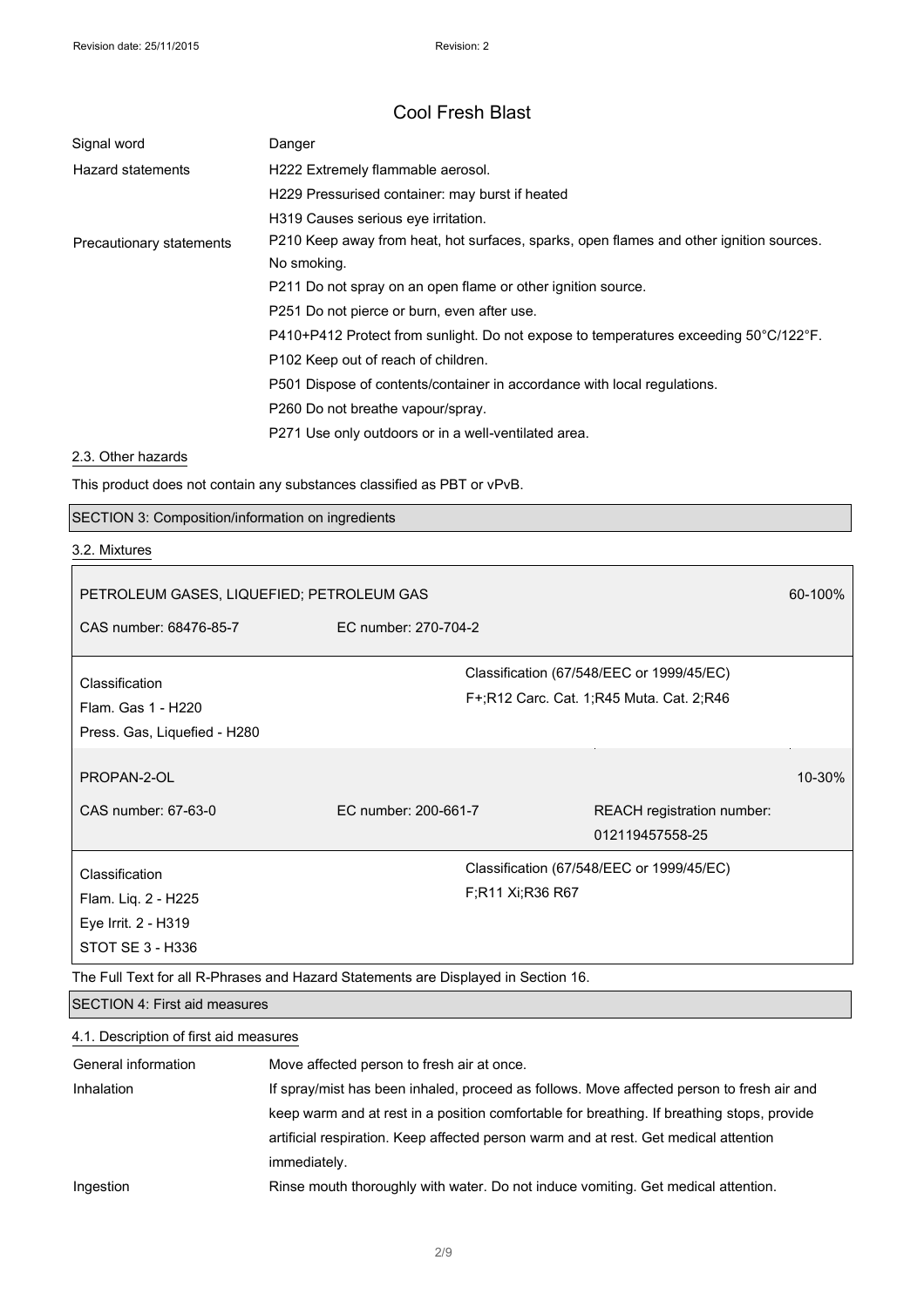|                                                            | <b>Cool Fresh Blast</b>                                                                                                                                                                     |
|------------------------------------------------------------|---------------------------------------------------------------------------------------------------------------------------------------------------------------------------------------------|
| Skin contact                                               | Remove contaminated clothing immediately and wash skin with soap and water.                                                                                                                 |
| Eye contact                                                | Rinse immediately with plenty of water. Remove any contact lenses and open eyelids                                                                                                          |
|                                                            | wide apart. Continue to rinse for at least 15 minutes and get medical attention.                                                                                                            |
|                                                            | 4.2. Most important symptoms and effects, both acute and delayed                                                                                                                            |
| General information                                        | The severity of the symptoms described will vary dependent on the concentration and the                                                                                                     |
|                                                            | length of exposure.                                                                                                                                                                         |
|                                                            | 4.3. Indication of any immediate medical attention and special treatment needed                                                                                                             |
| Notes for the doctor                                       | Treat symptomatically.                                                                                                                                                                      |
| <b>SECTION 5: Firefighting measures</b>                    |                                                                                                                                                                                             |
| 5.1. Extinguishing media                                   |                                                                                                                                                                                             |
| Suitable extinguishing media                               | Extinguish with foam, carbon dioxide, dry powder or water fog.                                                                                                                              |
| 5.2. Special hazards arising from the substance or mixture |                                                                                                                                                                                             |
| Specific hazards                                           | Extremely flammable. Forms explosive mixtures with air. Vapours are heavier than air and                                                                                                    |
|                                                            | may spread near ground and travel a considerable distance to a source of ignition and flash                                                                                                 |
|                                                            | back. Containers can burst violently or explode when heated, due to excessive pressure                                                                                                      |
|                                                            | buildup.                                                                                                                                                                                    |
| 5.3. Advice for firefighters                               |                                                                                                                                                                                             |
| Protective actions during<br>firefighting                  | Cool containers exposed to heat with water spray and remove them from the fire area if it can<br>be done without risk. Use water to keep fire exposed containers cool and disperse vapours. |
|                                                            | Warn firefighters that aerosols are involved.                                                                                                                                               |
| SECTION 6: Accidental release measures                     |                                                                                                                                                                                             |
|                                                            | 6.1. Personal precautions, protective equipment and emergency procedures                                                                                                                    |
| Personal precautions                                       | Provide adequate ventilation. Use suitable respiratory protection if ventilation is inadequate.                                                                                             |
|                                                            | Avoid inhalation of vapours.                                                                                                                                                                |
| 6.2. Environmental precautions                             |                                                                                                                                                                                             |
| Environmental precautions                                  | Avoid the spillage or runoff entering drains, sewers or watercourses. Contain spillage with                                                                                                 |
|                                                            | sand, earth or other suitable non-combustible material.                                                                                                                                     |
|                                                            | 6.3. Methods and material for containment and cleaning up                                                                                                                                   |
| Methods for cleaning up                                    | Eliminate all sources of ignition. No smoking, sparks, flames or other sources of ignition near                                                                                             |
|                                                            | spillage. Provide adequate ventilation. Absorb spillage with non-combustible, absorbent                                                                                                     |
|                                                            | material. Leave small quantities to evaporate, if safe to do so. Do not allow material to enter                                                                                             |
|                                                            | confined spaces, due to the risk of explosion.                                                                                                                                              |
| 6.4. Reference to other sections                           |                                                                                                                                                                                             |
| Reference to other sections                                | For personal protection, see Section 8. For waste disposal, see Section 13.                                                                                                                 |
| SECTION 7: Handling and storage                            |                                                                                                                                                                                             |
| 7.1. Precautions for safe handling                         |                                                                                                                                                                                             |
| Usage precautions                                          | Read and follow manufacturer's recommendations. Keep away from heat, sparks and open                                                                                                        |
|                                                            | flame. Eliminate all sources of ignition. Do not spray on a naked flame or any incandescent                                                                                                 |
|                                                            |                                                                                                                                                                                             |

#### 3/9

material.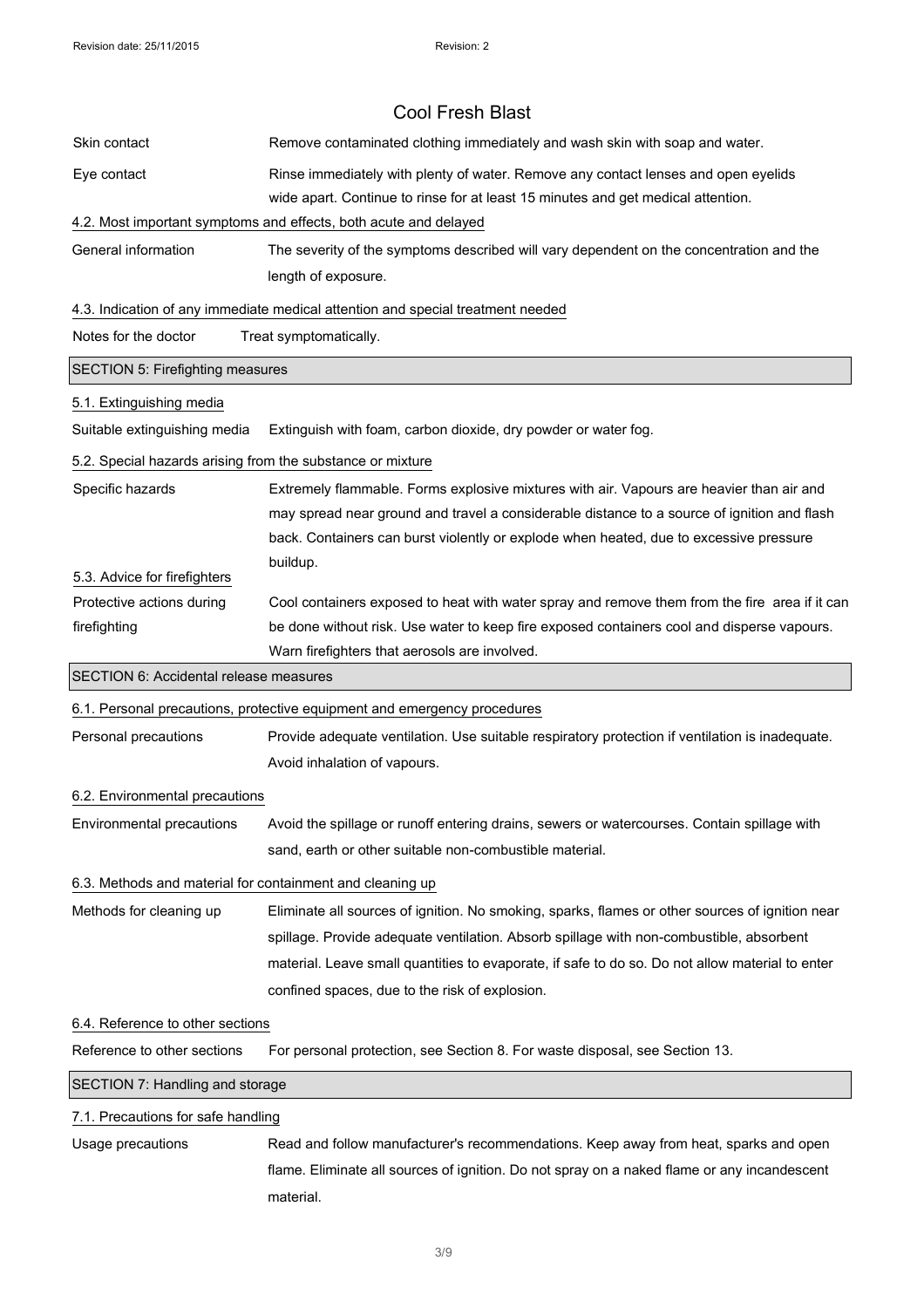#### 7.2. Conditions for safe storage, including any incompatibilities

Storage precautions Extremely flammable. Keep away from heat, sparks and open flame. Store at moderate temperatures in dry, well ventilated area. Pressurized container: protect from sunlight and do not expose to temperatures exceeding 50°C. Do not pierce or burn, even after use.

#### 7.3. Specific end use(s)

Specific end use(s) The identified uses for this product are detailed in Section 1.2.

SECTION 8: Exposure Controls/personal protection

8.1. Control parameters Occupational exposure limits

PETROLEUM GASES, LIQUEFIED; PETROLEUM GAS

Long-term exposure limit (8-hour TWA): WEL 1000 ppm 1750 mg/m<sup>3</sup>

Short-term exposure limit (15-minute): WEL 1250 ppm 2180 mg/m<sup>3</sup>

PROPAN-2-OL

Long-term exposure limit (8-hour TWA): WEL 400 ppm 999 mg/m<sup>3</sup>

Short-term exposure limit (15-minute): WEL 500 ppm 1250 mg/m<sup>3</sup>

WEL = Workplace Exposure Limit

Ingredient comments WEL = Workplace Exposure Limits

#### PROPAN-2-OL (CAS: 67-63-0)

| <b>DNEL</b>             | Industry - Dermal; Long term systemic effects: 888 mg/kg/day                                |
|-------------------------|---------------------------------------------------------------------------------------------|
|                         | Industry - Inhalation; Long term systemic effects: 500 mg/m <sup>3</sup>                    |
|                         | Consumer - Dermal; Long term systemic effects: 319 mg/kg/day                                |
|                         | Consumer - Dermal; Long term systemic effects: 26 mg/kg/day                                 |
|                         | Consumer - Inhalation; Long term systemic effects: 89 mg/m <sup>3</sup>                     |
| <b>PNEC</b>             | - Fresh water; 140.9 mg/l                                                                   |
|                         | - Marine water; 140.9 mg/l                                                                  |
|                         | - Intermittent release; 140.9 mg/l                                                          |
|                         | - Sediment (Freshwater); 552 mg/kg                                                          |
|                         | - Sediment (Marinewater); 552 mg/kg                                                         |
|                         | - STP; 2251 mg/l                                                                            |
| 8.2. Exposure controls  | - Soil: 28 mg/kg                                                                            |
| Appropriate engineering | Provide adequate ventilation. Avoid inhalation of vapours and spray/mists. Observe any      |
| controls                | occupational exposure limits for the product or ingredients.                                |
| Personal protection     | When using do not smoke.                                                                    |
| Eye/face protection     | Eyewear complying with an approved standard should be worn if a risk assessment indicates   |
|                         | eye contact is possible. The following protection should be worn: Chemical splash goggles.  |
| Hand protection         | Due to the packaging form, aerosol, risk of skin contact is small. Chemical-resistant,      |
|                         | impervious gloves complying with an approved standard should be worn if a risk assessment   |
|                         | indicates skin contact is possible. It is recommended that gloves are made of the following |
|                         | material: Nitrile rubber. Polyvinyl alcohol (PVA). Viton rubber (fluoro rubber). The most   |
|                         | suitable glove should be chosen in consultation with the glove supplier/manufacturer, who   |
|                         | can provide information about the breakthrough time of the glove material.                  |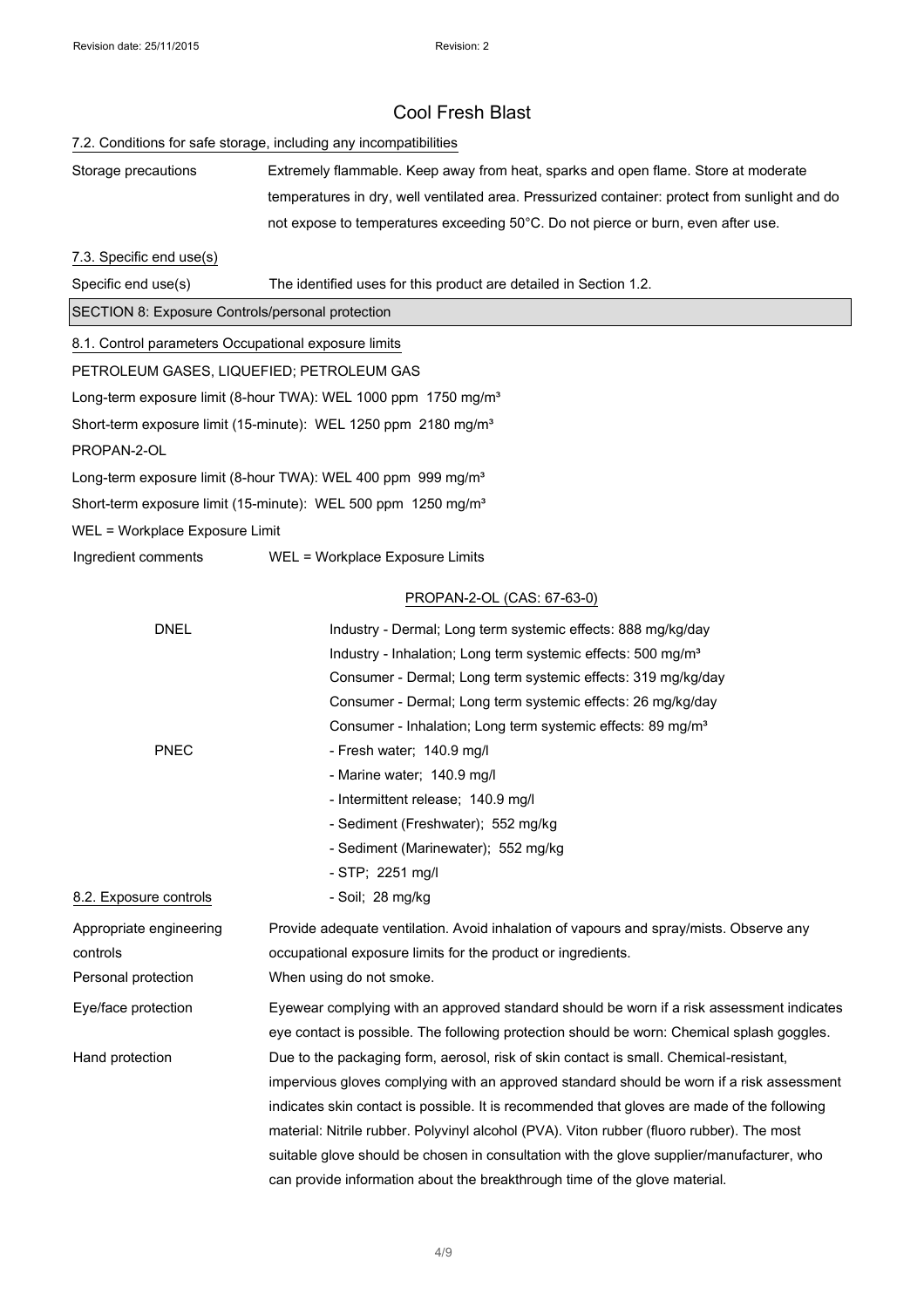| Hygiene measures                                                      | Wash hands after handling. Wash hands at the end of each work shift and before eating,                   |
|-----------------------------------------------------------------------|----------------------------------------------------------------------------------------------------------|
|                                                                       | smoking and using the toilet. Use appropriate hand lotion to prevent defatting and cracking of           |
|                                                                       | skin.                                                                                                    |
| Respiratory protection<br>SECTION 9: Physical and Chemical Properties | If ventilation is inadequate, suitable respiratory protection must be worn.                              |
|                                                                       |                                                                                                          |
| 9.1. Information on basic physical and chemical properties            |                                                                                                          |
| Appearance                                                            | Aerosol.                                                                                                 |
| Colour                                                                | Clear.                                                                                                   |
| Odour                                                                 | Characteristic.                                                                                          |
| Initial boiling point and range                                       | -40 to -2°C @ 1013 hPa                                                                                   |
| Flash point                                                           | $<$ -40 $^{\circ}$ C                                                                                     |
| Upper/lower flammability or<br>explosive limits                       | Lower: 1.8% - Upper 9.5%                                                                                 |
| Vapour pressure                                                       | ca. 590 to 1760 kPa @ 45°C                                                                               |
| Vapour density                                                        | ca. 1.5 at 15°C                                                                                          |
| Partition coefficient                                                 | log Pow: ca. 2.3 to 2.8                                                                                  |
| Auto-ignition temperature                                             | 410-580°C                                                                                                |
| Comments                                                              | Information given is applicable to the major ingredient.                                                 |
| 9.2. Other information                                                |                                                                                                          |
| Other information                                                     | Not available.                                                                                           |
| Volatile organic compound                                             | This product contains a maximum VOC content of 590 g/l.                                                  |
| SECTION 10: Stability and reactivity                                  |                                                                                                          |
| 10.1. Reactivity                                                      |                                                                                                          |
| Reactivity                                                            | Stable at normal ambient temperatures and when used as recommended.                                      |
| 10.2. Chemical stability                                              |                                                                                                          |
| Stability                                                             | Avoid the following conditions: Heat, sparks, flames.                                                    |
| 10.3. Possibility of hazardous reactions                              |                                                                                                          |
| Possibility of hazardous                                              | Does not decompose when used and stored as recommended.                                                  |
| reactions                                                             |                                                                                                          |
| 10.4. Conditions to avoid                                             |                                                                                                          |
| Conditions to avoid                                                   | Avoid heat, flames and other sources of ignition. Avoid exposing aerosol containers to high              |
|                                                                       | temperatures or direct sunlight.                                                                         |
| 10.5. Incompatible materials                                          |                                                                                                          |
| Materials to avoid                                                    | Keep away from oxidising materials, heat and flames.                                                     |
| 10.6. Hazardous decomposition products                                |                                                                                                          |
|                                                                       | Hazardous decomposition Does not decompose when used and stored as recommended. Thermal decomposition or |
|                                                                       | products combustion products may include the following substances: Toxic and corrosive gases or vapours. |

## SECTION 11: Toxicological information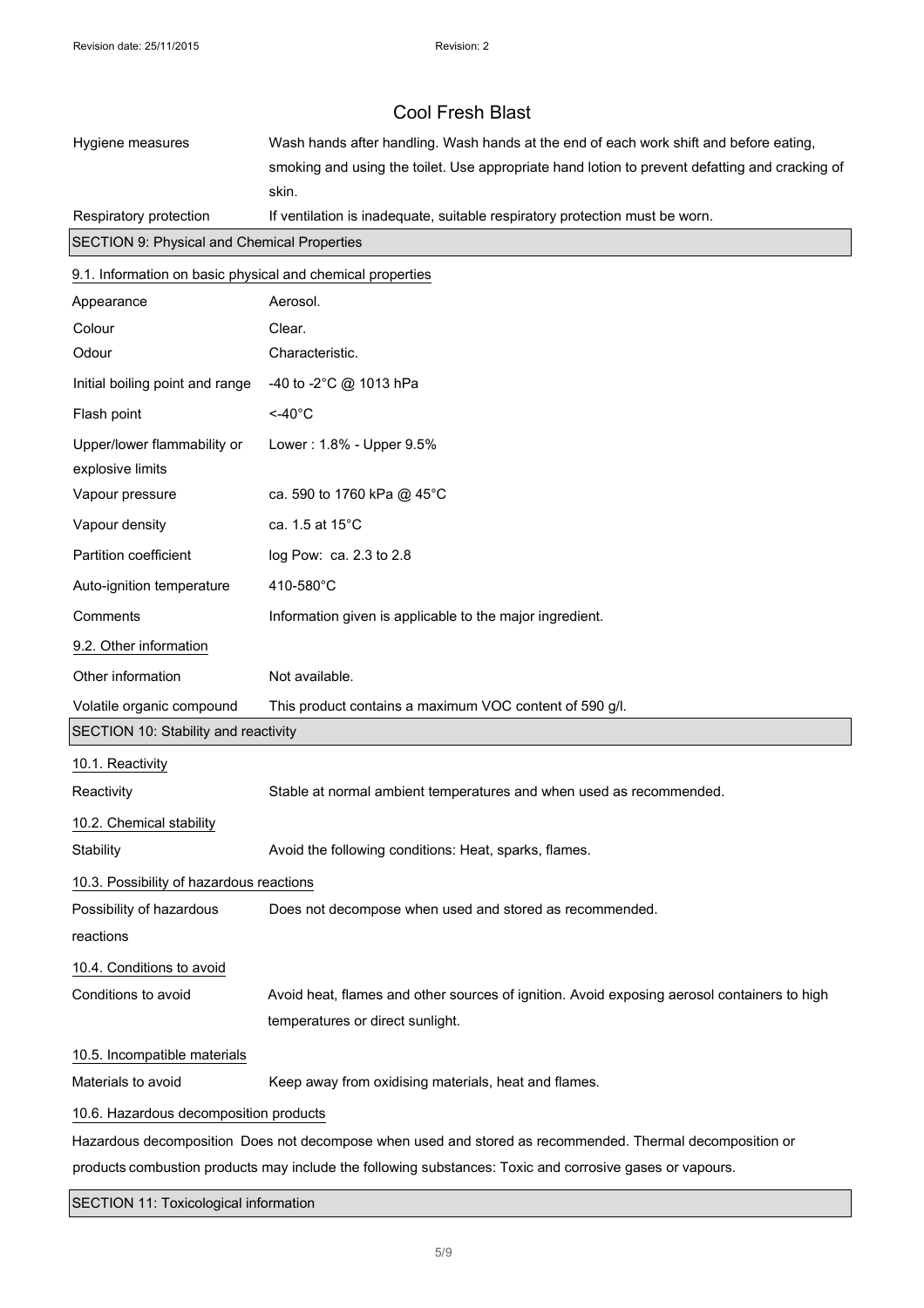$\mathbf I$ 

# Cool Fresh Blast

### 11.1. Information on toxicological effects

| General information                          | Deliberately concentrating and inhaling the contents of this container is dangerous and can be<br>fatal. |  |
|----------------------------------------------|----------------------------------------------------------------------------------------------------------|--|
| Inhalation                                   | In high concentrations, vapours and aerosol mists have a narcotic effect and may cause                   |  |
|                                              | headache, fatigue, dizziness and nausea. Unconsciousness, possibly death.                                |  |
| Skin contact                                 | Irritating to skin.                                                                                      |  |
| Eye contact                                  | Vapour or spray in the eyes may cause irritation and smarting.                                           |  |
| Acute and chronic health                     | Arrhythmia (deviation from normal heart beat). Irritating to skin. In high concentrations,               |  |
| hazards                                      | vapours and aerosol mists have a narcotic effect and may cause headache, fatigue,                        |  |
|                                              | dizziness and nausea.                                                                                    |  |
| Route of entry                               | Inhalation                                                                                               |  |
| Target organs                                | Central nervous system Respiratory system, lungs                                                         |  |
| Medical symptoms                             | Skin irritation. Arrhythmia (deviation from normal heart beat). Narcotic effect. Vapours may             |  |
|                                              | cause drowsiness and dizziness.                                                                          |  |
| SECTION 12: Ecological Information           |                                                                                                          |  |
| Ecotoxicity                                  | This product has not been tested but contains ingredients which are toxic or very toxic to               |  |
|                                              | aquatic organisms and may cause long term adverse effects in the aquatic environment.                    |  |
|                                              | During normal use the volatility of the components and the packaging form, pressurised                   |  |
|                                              | container, make entry into the aquatic environment unlikely, however, do not empty or                    |  |
|                                              | discharge into drains or watercourses. Ensure container is empty before disposal to prevent              |  |
|                                              | contents entering watercourses.                                                                          |  |
| 12.1. Toxicity                               |                                                                                                          |  |
| Toxicity                                     | Not available.                                                                                           |  |
| 12.2. Persistence and degradability          |                                                                                                          |  |
| Persistence and degradability Not available. |                                                                                                          |  |
| 12.3. Bioaccumulative potential              |                                                                                                          |  |
| Bioaccumulative potential                    | Not available.                                                                                           |  |
| Partition coefficient                        | log Pow: ca. 2.3 to 2.8                                                                                  |  |
| 12.4. Mobility in soil                       |                                                                                                          |  |
| Mobility                                     | Not known.                                                                                               |  |
| 12.5. Results of PBT and vPvB assessment     |                                                                                                          |  |
| Results of PBT and vPvB                      | Not available.                                                                                           |  |
| assessment                                   |                                                                                                          |  |
| 12.6. Other adverse effects                  |                                                                                                          |  |
| Other adverse effects                        | Not available.                                                                                           |  |
| SECTION 13: Disposal considerations          |                                                                                                          |  |
| 13.1. Waste treatment methods                |                                                                                                          |  |

General information

Do not puncture or incinerate, even when empty.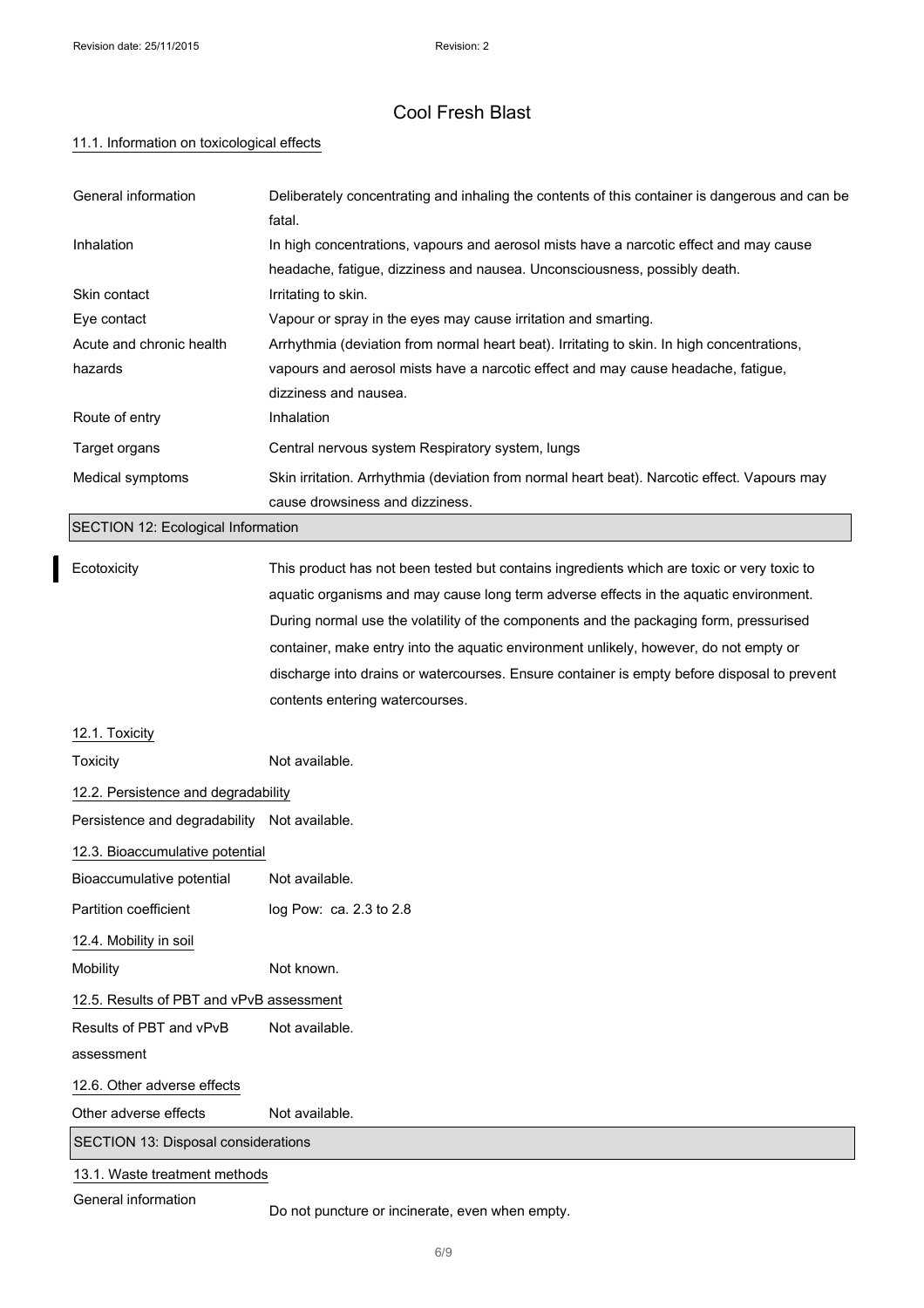| Disposal methods                               | Dispose of waste to licensed waste disposal site in accordance with the requirements of the<br>local Waste Disposal Authority. Containers should be thoroughly emptied before disposal<br>because of the risk of an explosion. Empty containers must not be punctured or incinerated<br>because of the risk of an explosion.                                                    |  |
|------------------------------------------------|---------------------------------------------------------------------------------------------------------------------------------------------------------------------------------------------------------------------------------------------------------------------------------------------------------------------------------------------------------------------------------|--|
| SECTION 14: Transport information              |                                                                                                                                                                                                                                                                                                                                                                                 |  |
| General                                        | This product is packed in accordance with the Limited Quantity Provisions of CDGCPL2, ADR<br>and IMDG. These provisions allow transport of aerosols of less than 1 litre packed in cartons<br>of less than 30kg gross weight to be exempt from control providing that they are labelled in<br>accordance with the requirements of these regulations to show that they are being |  |
| 14.1. UN number                                | transported as Limited Quantities. Aerosols not so packed and labelled must show the<br>following.                                                                                                                                                                                                                                                                              |  |
| UN No. (ADR/RID)                               | 1950                                                                                                                                                                                                                                                                                                                                                                            |  |
| UN No. (IMDG)                                  | 1950                                                                                                                                                                                                                                                                                                                                                                            |  |
| UN No. (ICAO)                                  | 1950                                                                                                                                                                                                                                                                                                                                                                            |  |
| 14.2. UN proper shipping name                  |                                                                                                                                                                                                                                                                                                                                                                                 |  |
| Proper shipping name<br>(ADR/RID)              | <b>AEROSOLS</b>                                                                                                                                                                                                                                                                                                                                                                 |  |
| Proper shipping name<br>(IMDG)                 | <b>AEROSOLS</b>                                                                                                                                                                                                                                                                                                                                                                 |  |
| Proper shipping name (ICAO) AEROSOLS           |                                                                                                                                                                                                                                                                                                                                                                                 |  |
| Proper shipping name (ADN) AEROSOLS            |                                                                                                                                                                                                                                                                                                                                                                                 |  |
| 14.3. Transport hazard class(es)               |                                                                                                                                                                                                                                                                                                                                                                                 |  |
| <b>ADR/RID class</b>                           | 2.1                                                                                                                                                                                                                                                                                                                                                                             |  |
| ADR/RID label                                  | 2.1                                                                                                                                                                                                                                                                                                                                                                             |  |
| <b>IMDG class</b>                              | 2.1                                                                                                                                                                                                                                                                                                                                                                             |  |
| ICAO class/division<br><b>Transport labels</b> | 2.1                                                                                                                                                                                                                                                                                                                                                                             |  |

14.4. Packing group Not applicable.

14.5. Environmental hazards

Environmentally hazardous substance/marine pollutant No.

14.6. Special precautions for user EmS F-D, S-U Tunnel restriction code (D)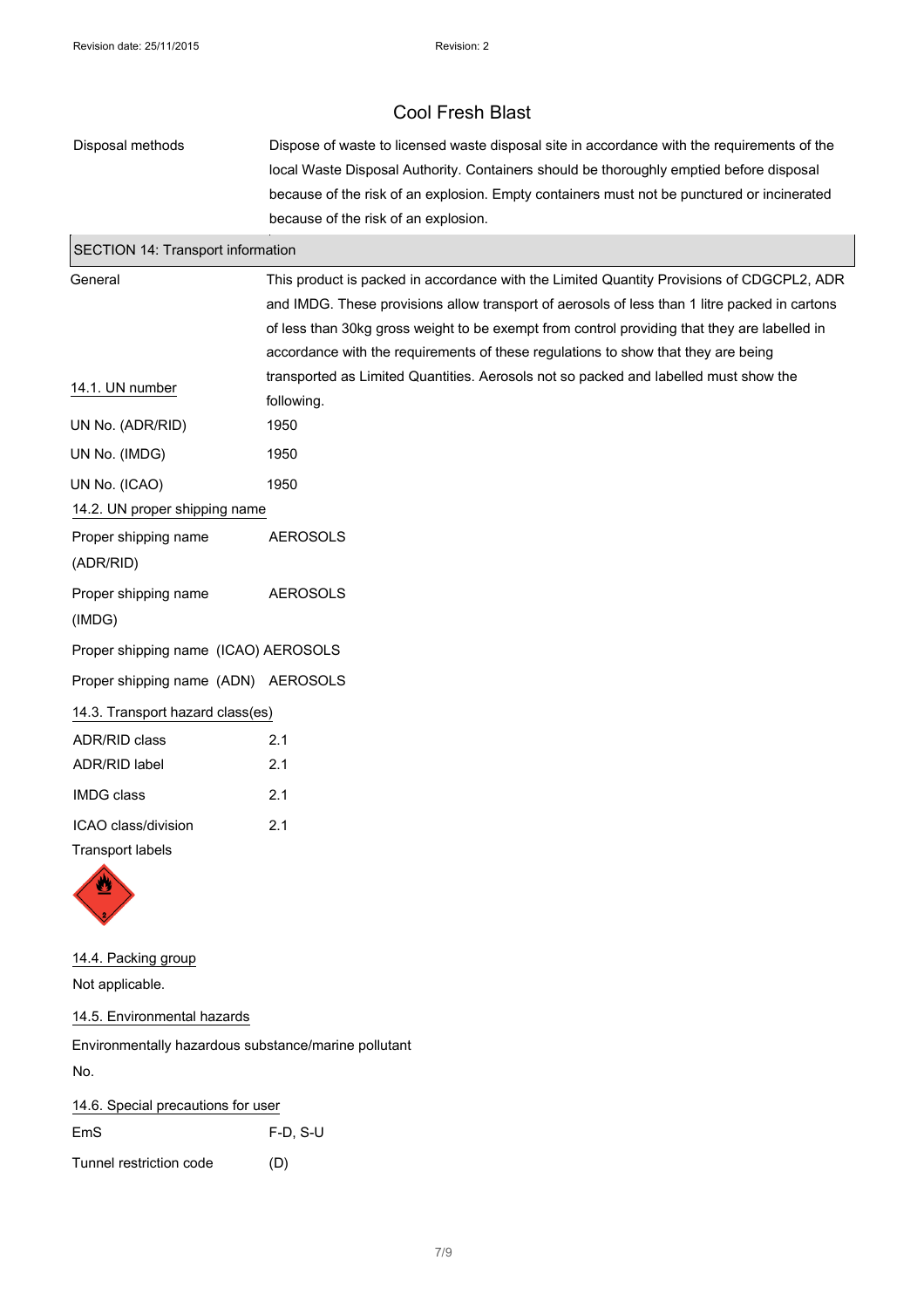### 14.7. Transport in bulk according to Annex II of MARPOL73/78 and the IBC Code

### Transport in bulk according to Not

applicable. Annex II of MARPOL 73/78 and

the IBC Code

### SECTION 15: Regulatory information

| 15.1. Safety, health and environmental regulations/legislation specific for the substance or mixture |                                                                                  |  |
|------------------------------------------------------------------------------------------------------|----------------------------------------------------------------------------------|--|
| National regulations                                                                                 | The Chemicals (Hazard Information and Packaging for Supply) Regulations 2009 (SI |  |
|                                                                                                      | 2009 No. 716).                                                                   |  |
| EU legislation                                                                                       | Commission Regulation (EU) No 453/2010 of 20 May 2010.                           |  |
| Guidance                                                                                             | Workplace Exposure Limits EH40.                                                  |  |
|                                                                                                      | CHIP for everyone HSG228.                                                        |  |
|                                                                                                      | Safety Data Sheets for Substances and Preparations.                              |  |
|                                                                                                      | Approved Classification and Labelling Guide (Sixth edition) L131.                |  |
|                                                                                                      | British Aerosol Manufacturers Code of Practice 7th. Edition 1999                 |  |

### 15.2. Chemical safety assessment

No chemical safety assessment has been carried out.

| <b>SECTION 16: Other information</b> |                                                                                    |  |
|--------------------------------------|------------------------------------------------------------------------------------|--|
| <b>Revision comments</b>             | Supplemental information added.                                                    |  |
| <b>Revision date</b>                 | 25/11/2015                                                                         |  |
| Revision                             | 2                                                                                  |  |
| SDS number                           | 20685                                                                              |  |
| SDS status                           | Approved.                                                                          |  |
| Risk phrases in full                 | R <sub>10</sub> Flammable.                                                         |  |
|                                      | R <sub>11</sub> Highly flammable.                                                  |  |
|                                      | R12 Extremely flammable.                                                           |  |
|                                      | R36 Irritating to eyes.                                                            |  |
|                                      | R38 Irritating to skin.                                                            |  |
|                                      | R50/53 Very toxic to aguatic organisms, may cause long-term adverse effects in the |  |
|                                      | aquatic environment.                                                               |  |
|                                      | R65 Harmful: may cause lung damage if swallowed.                                   |  |
|                                      | R67 Vapours may cause drowsiness and dizziness.                                    |  |